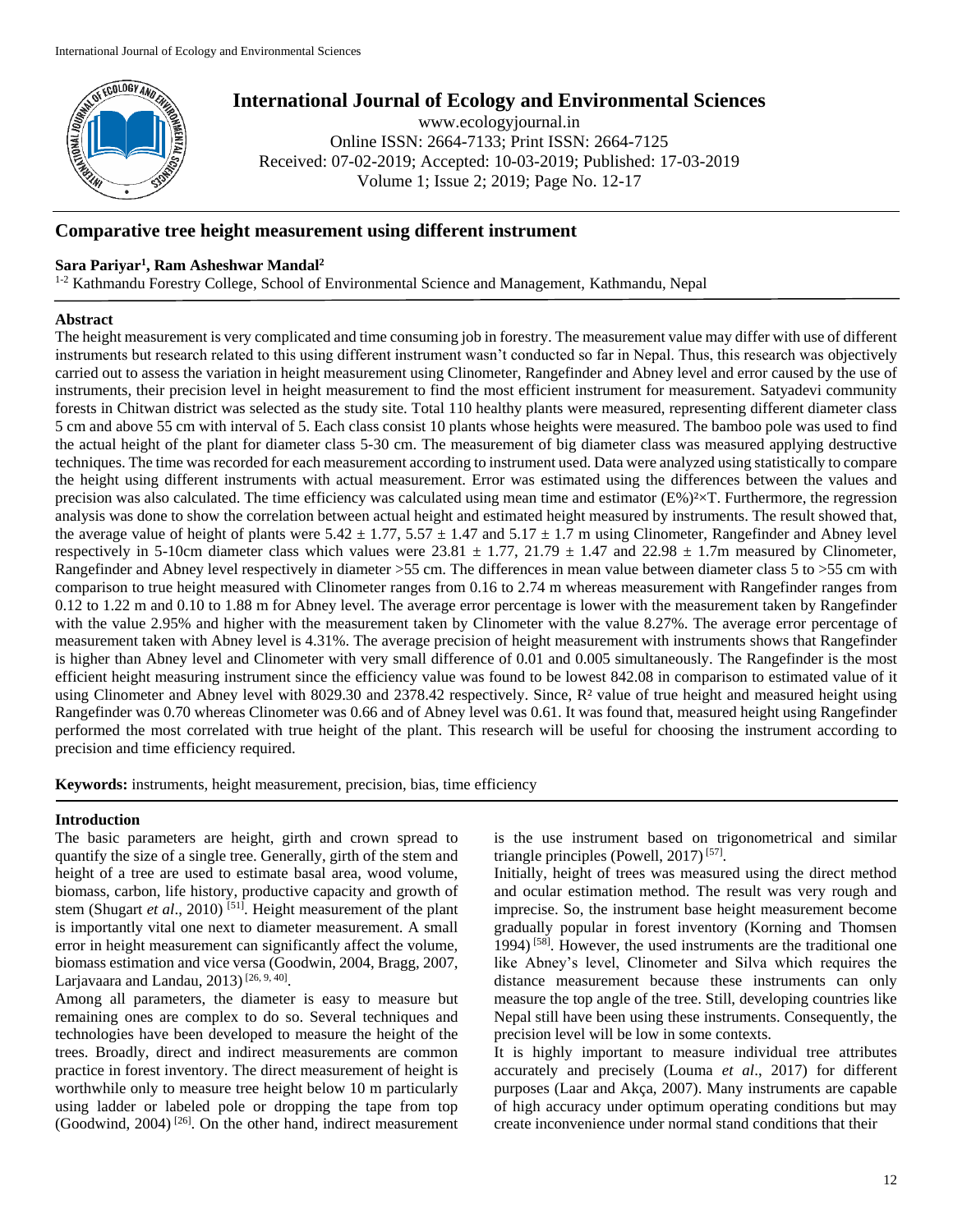actual operating will be low (Rennie, 1979)  $[47]$ . Measuring the height of standing tree, whose top and bottom are well defined and clearly visible, the existing instruments are adequate (Hunt, 1958, Warren, 1959, Rennie, 1979) [33, 53, 47]. However, the variance and bias of height estimate could be large for tall trees in dense stand or for trees which do not have well defined tops (William *et al.*, 1994)<sup>[55]</sup>.

These days, they have been using the laser based instruments like Vertex and Range finder to measure the height of the tree directly without measuring the distance (Goodwind 2004, Avery and Burkhart 2011)  $[26, 3]$ . At the same time, these instruments are considered to be very precise one. However, forestry professional in Nepal still using the traditional instruments. The small bias in height measurement will have cumulative effect on several calculation and ultimately the plan preparation and implementation plan as well (Rennie, 1979)  $[47]$ . Such types of research is lacking in Nepal. Thus, this research was objectively carried out to compare the height measurement using Clinometer, Rangefinder and Abney level, and associated error and precision level in the measurement. Height measurement.

## **Methodology**

#### **Study Area**

Satyadevi Community forest of Chitwan district was selected as my study site in Province No. 3. Its latitude is 27°36′21.60″ north and longitude is 84°22′47.28″ east. It lies in the elevation range of 141-1147m. Out of the total land area, the forest area covers 65.8% (1, 47,490 ha) of the district. This forest is situated at ward no. 2 of Rapti municipality and total area of this is 491.03 ha. There are 223 users of this forest but the productive area of the forest is 195.98 ha. Slope range of the CF is 0˚-19˚. The selected community forest is natural mixed *Shorea robusta* forest having *Terminalia tomentosa, Schima wallichi, Lagerstromia parviflora, etc.* are as associate spp. The main NTFPs found in CF are *Terminalia chebula, Terminalia belerica, Emblica officinalis, Bambusa vulgaris* etc. The wild lives are leopard, monkey, fox, deer, crow, cuckoo, peacock, python etc. in the forest (figure 1).

A preliminary survey was done to conceptualize the situation and to identify the appropriate site for field data collection. The purposive sampling was applied to collect data. So, 110 plants were selected representing different DBH class specifically 5 to 55 cm and over, maintaining 5 cm class interval. Infact, height of 10 plants were measured from each diameter class. These data were classified into 11 diameter class.

Moreover, the pole was used to find true height of the small plants. The big trees were measured after felling them. Next, the height of these plants was measured using Clinometer, Abney's level and Powerline 660 Rangefinder simultaneously. The upslope side was used as a reference for tree height (Larjavaara and Muller-Landau 2013)<sup>[40]</sup>. Total time required for plants height measurement using instruments were also recorded to compute the efficiency.

*Data analysis*: The collected data were analyzed using simple trigonometric calculation using. Moreover, the precision and efficiency were also calculated to compare the height measurements from different instruments with true measurement.

Bias = True height – Measured height by instrument (Larsen *et al.*, 1987)<sup>[41]</sup>

Precision<sup>2</sup> = (Accuracy)² - Bias² (Hush *et al*., 2003)

Efficiency was compared using the  $E^2 \times T$  (Bonyad and Mirzaei,  $2016$ <sup>[8]</sup> where E is the percentage of sampling error and T is total time for measurement.



**Fig 1:** Map of Study Area showing Nepal, Chitwan district and Satyadevi Community Forest

Shapiro-Wilk test was conducted to examine the normality of the data. Since, the data were normal, One-way ANOVA was used to calculate the correlation between true height and measured height (Kothari, 2004)<sup>[37]</sup>.

#### **Result**

# **Comparison of height measurement using Clinometer, Rangefinder and Abney's level as per diameter class**

The height of plants using different instruments i.e. Clinometer, Rangefinder and Abney level that varies from actual height of plants, categorized according to diameter class. In case of 5-10 cm DBH class, the average value of height of plants measured by Clinometer was  $5.42 \pm 1.77$  m, measured by Rangefinder was  $5.57 \pm 1.47$  m and Abney level was  $5.17 \pm 1.7$  m. Since the average value of actual height of this DBH class was 5.27 m, the value of height of plants varies among each other. Similar pattern was found in case of other diameter class interval. In case of DBH>55 cm class, the average value of height of plants measured by Clinometer was  $23.81 \pm 1.77$  m, measured by Rangefinder was  $21.79 \pm 1.47$  m and Abney level was  $22.98 \pm 1.7$  m. Since the average value of actual height of this DBH class was 22.39 m, the value of height of plants varies among each other (Table 1).

One-way ANOVA showed that, there was no statistically significant difference in height measurement using Clinometer, Rangefinder and Abney level while measurement compared with actual height as shown in case of all DBH class interval.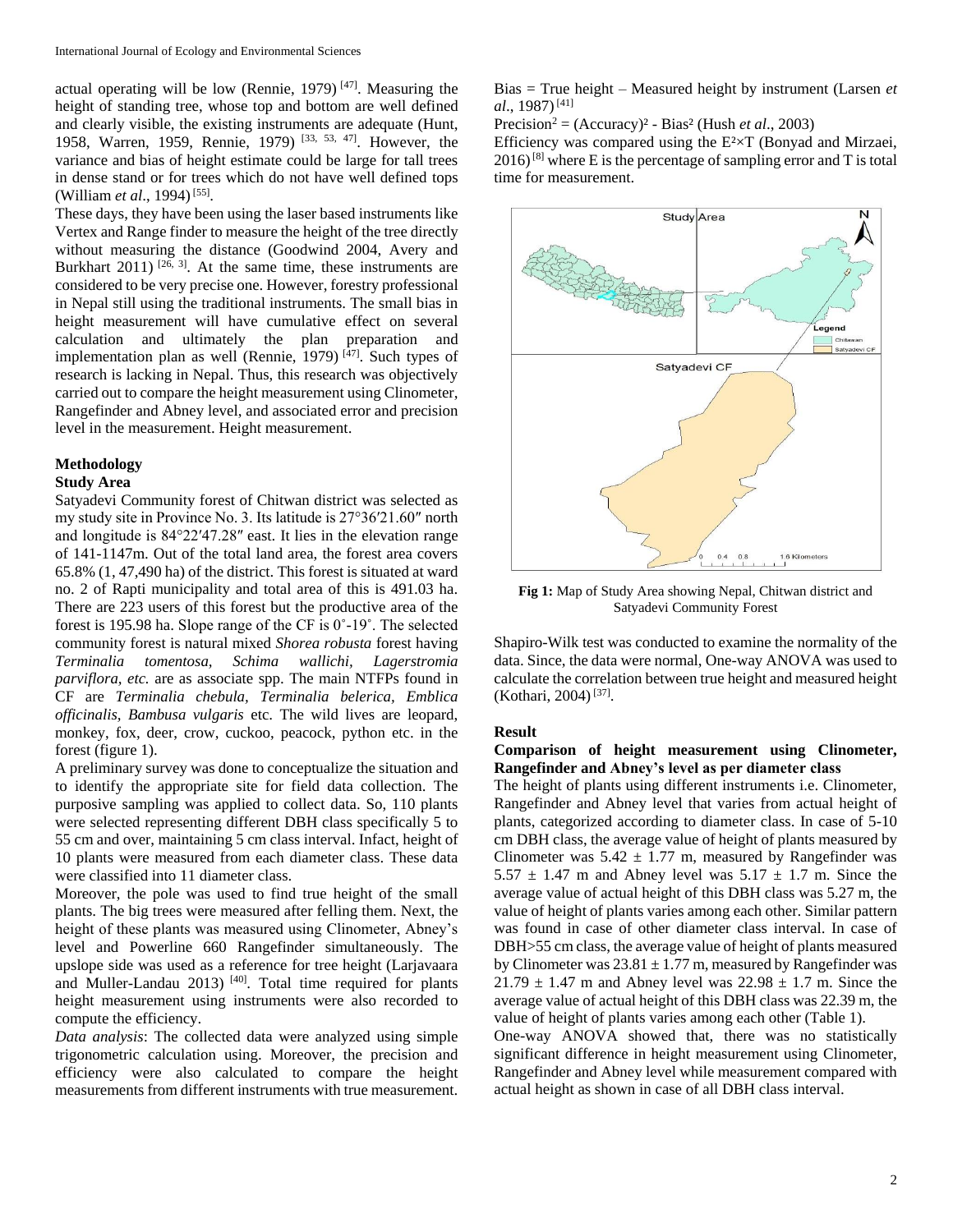|           |       |                  | [DBH class (cm) Actual height (m) Height using Clinometer (m) Height using Rangefinder (m) Height using Abney level (m) |                 |
|-----------|-------|------------------|-------------------------------------------------------------------------------------------------------------------------|-----------------|
| $5 - 10$  | 5.27  | $5.42 \pm 1.77$  | $5.57 \pm 1.47$                                                                                                         | $5.17 \pm 1.7$  |
| $10-15$   | 9.39  | $9.95 \pm 1.77$  | $9.78 \pm 1.47$                                                                                                         | $9.53 \pm 1.7$  |
| $15-20$   | 12.65 | $13.58 \pm 1.77$ | $13.56 \pm 1.47$                                                                                                        | $12.85 \pm 1.7$ |
| $20 - 25$ | 14.04 | $15.25 \pm 1.77$ | $14.75 \pm 1.47$                                                                                                        | $14.65 \pm 1.7$ |
| $25 - 30$ | 14.64 | $16.58 \pm 1.77$ | $15.64 \pm 1.47$                                                                                                        | $15.89 \pm 1.7$ |
| $30 - 35$ | 15.07 | $16.62 \pm 1.77$ | $16.24 \pm 1.47$                                                                                                        | $15.97 \pm 1.7$ |
| $35-40$   | 17.55 | $19.47 \pm 1.77$ | $18.19 \pm 1.47$                                                                                                        | $18.32 \pm 1.7$ |
| $40 - 45$ | 21.11 | $22.44 \pm 1.77$ | $20.91 \pm 1.47$                                                                                                        | $21.60 \pm 1.7$ |
| $45 - 50$ | 16.53 | $19.14 \pm 1.77$ | $16.41 \pm 1.47$                                                                                                        | $18.41 \pm 1.7$ |
| $50 - 55$ | 21.89 | $24.64 \pm 1.77$ | $20.67 \pm 1.47$                                                                                                        | $23.53 \pm 1.7$ |
| $>55$     | 22.39 | $23.81 \pm 1.77$ | $21.79 \pm 1.47$                                                                                                        | $22.98 \pm 1.7$ |

**Table 1:** Comparison of actual height and estimated height measured with Clinometer, Rangefinder and Abney level

## **Error in height measurements using Clinometer, Rangefinder and Abney level**

The differences between true value and height measured with Clinometer ranges from 0.16 to 2.74 m among DBH class 5 to 55 cm and more whereas measured with Rangefinder ranges from 0.12 to 1.22 m. The error using Abney level measurement error ranges from 0. 10 to 1.88 m in height measurement (table 2).

**Table 2:** Differences in height measurement using Clinometer, Rangefinder and Abney level with actual height in respective DBH class

|                  | Differences in height measurements |               |             |               |         |               |
|------------------|------------------------------------|---------------|-------------|---------------|---------|---------------|
| <b>DBH</b> class | <b>TM-CM</b>                       |               | TM-RM       |               | TM-AbM  |               |
|                  | <b>Diff</b>                        | $\frac{6}{9}$ | <b>Diff</b> | $\frac{0}{0}$ | Diff    | $\frac{6}{9}$ |
| $5 - 10$         | $-0.16$                            | 2.43          | $-0.31$     | 5.76          | 0.10    | 2.59          |
| $10-15$          | $-0.56$                            | 6.04          | $-0.39$     | 4.37          | $-0.14$ | 1.68          |
| $15 - 20$        | $-0.92$                            | 7.74          | $-0.91$     | 7.59          | $-0.20$ | 1.97          |
| $20 - 25$        | $-1.21$                            | 8.69          | $-0.71$     | 5.50          | $-0.61$ | 4.77          |
| $25 - 30$        | $-1.94$                            | 12.93         | $-1.00$     | 7.06          | $-1.25$ | 8.13          |
| $30 - 35$        | $-1.55$                            | 11.46         | $-1.17$     | 7.73          | $-0.90$ | 7.16          |
| $35 - 40$        | $-1.92$                            | 12.43         | $-0.64$     | 4.42          | $-0.77$ | 6.04          |
| $40 - 45$        | $-1.33$                            | 6.89          | 0.2         | 0.25          | $-0.49$ | 3.03          |
| $45 - 50$        | $-2.61$                            | 16.19         | 0.12        | 1.29          | $-1.88$ | 12.07         |
| $50 - 55$        | $-2.74$                            | 12.97         | 1.22        | 5.44          | $-1.64$ | 8.28          |
| >55              | $-1.42$                            | 6.86          | 0.6         | 2.99          | $-0.59$ | 3.13          |
| Average          | $-1.49$                            | 8.27          | $-0.27$     | 2.95          | $-0.76$ | 4.31          |

Note: TM= true measurement, CM= Clinometer's measurement, RM= Rangefinder's measurement and AbM= Abney's level's measurement

The average error percentage was 2.95 % the least in height measured using Rangefinder. The errors were 8.27 % and 4.31 % in height measured using Clinometer and Abney level respectively. Likewise, average differences between measured height using instruments and true height was high 1.49 m using Clinometer and the least 0.27 m using Rangefinder.

## **Precision level in height measurement using Clinometer, Rangefinder and Abney level**

The average precision of height measurement with instruments shows that Rangefinder is higher than Abney level and Clinometer with very small difference of 0.01 and 0.005

simultaneously. Thus, due to very small differences in precision, instruments are equally precise (Table 3).

**Table 3:** Precision level of plants height measurement using Clinometer, Rangefinder and Abney level according to DBH class

| Precision level of plants height measurement using Instruments |       |                                                                        |       |
|----------------------------------------------------------------|-------|------------------------------------------------------------------------|-------|
|                                                                |       | <b>DBH class Using Clinometer Using Range finder Using Abney level</b> |       |
| $5-10$                                                         | 5.19  | 5.18                                                                   | 5.19  |
| $10-15$                                                        | 9.37  | 9.38                                                                   | 9.39  |
| $15 - 20$                                                      | 12.62 | 12.62                                                                  | 12.65 |
| $20 - 25$                                                      | 13.99 | 14.02                                                                  | 14.03 |
| $25 - 30$                                                      | 14.51 | 14.61                                                                  | 14.59 |
| $30 - 35$                                                      | 15.45 | 15.46                                                                  | 15.43 |
| $35 - 40$                                                      | 17.44 | 17.54                                                                  | 17.53 |
| $40 - 45$                                                      | 21.07 | 21.11                                                                  | 21.10 |
| $45 - 50$                                                      | 16.32 | 16.53                                                                  | 16.42 |
| $50 - 55$                                                      | 21.84 | 21.86                                                                  | 21.83 |
| >55                                                            | 22.34 | 22.38                                                                  | 22.38 |
| Average                                                        | 15.46 | 15.51                                                                  | 15.50 |

#### **Efficiency of instruments used for height measurement**

The estimated  $E^2 \times T$  for height measurement by Rangefinder was the lowest with value of 842.08 in comparison to Clinometer and Abney level with value of 8029.30 and 2378.42 respectively. Thus, it can be concluded that Rangefinder was the most efficient instrument (table 4).

**Table 4:** Calculation of E<sup>2</sup>×T for computing Efficiency of plants height measurement using Clinometer, Rangefinder and Abney level

| Instruments  | $(E\%)^2$ | T(min) | $(E\%)^2 \times T$ |  |
|--------------|-----------|--------|--------------------|--|
| Clinometer   | 77.87876  | 103.10 | 8029.30            |  |
| Range Finder | 16.93749  | 49.72  | 842.08             |  |
| Abney level  | 18.55241  | 128.20 | 2378.42            |  |

#### **Relationship between actual height and measured height**

The R<sup>2</sup> values were used to show the correlation between true height and height measured by instruments: Clinometer, Rangefinder and Abney level. Larger R². Averaging R² value of correlation between true value and height measured using Rangefinder was 0.70 whereas the R² values were 0.66 and 0.61 for the values of Clinometer is of Abney level respectively.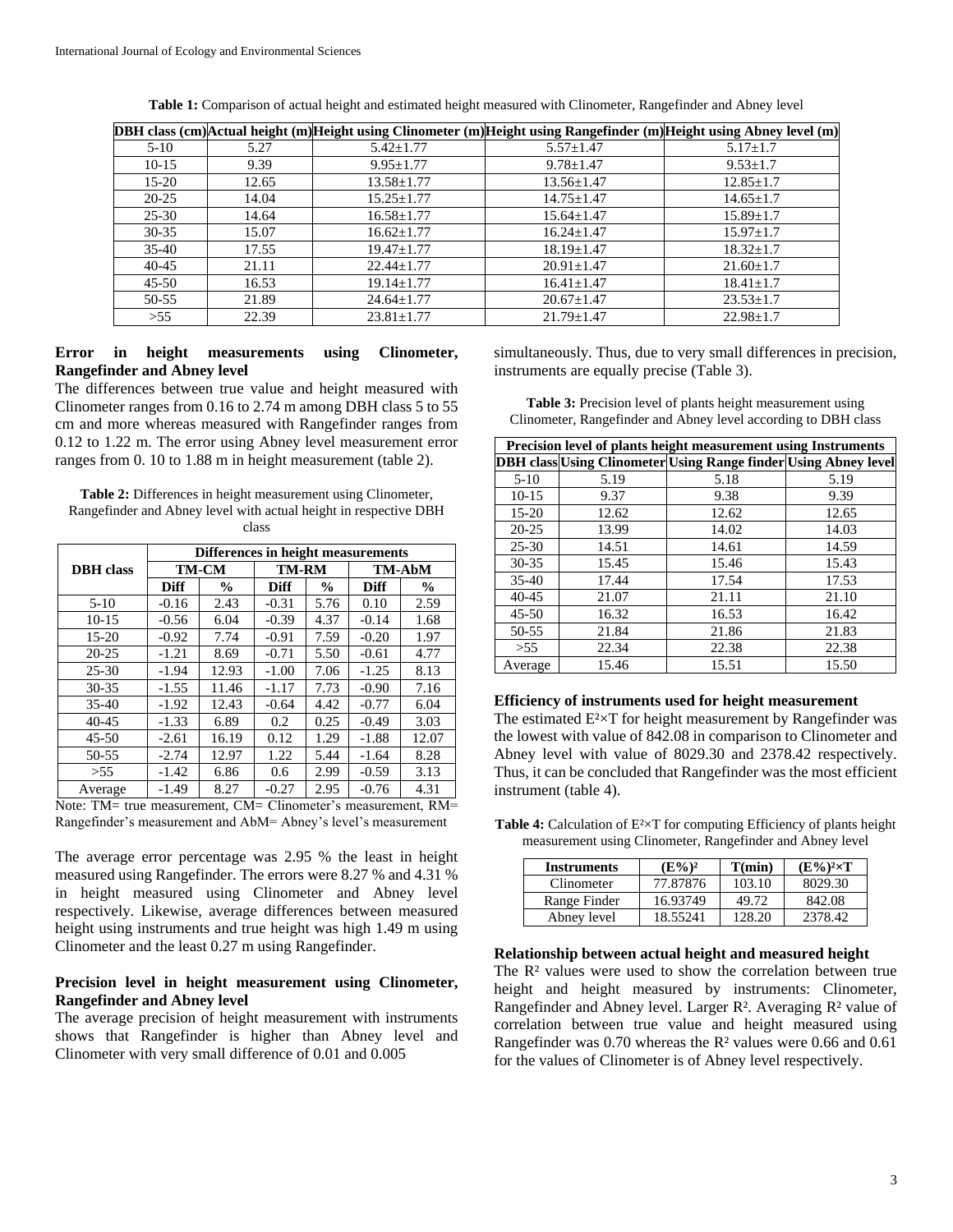**Table 5:** R² value showing correlation between True height and estimated height measured using Clinometer, Rangefinder and Abney level

| <b>DBH</b> class | $\mathbb{R}^2$ value   |                        |                        |  |  |
|------------------|------------------------|------------------------|------------------------|--|--|
|                  | <b>Actual Vs Clino</b> | <b>Actual Vs Range</b> | <b>Actual Vs Abney</b> |  |  |
| $5-10$           | 0.9714                 | 0.9459                 | 0.9536                 |  |  |
| $10-15$          | 0.3744                 | 0.3059                 | 0.2581                 |  |  |
| $15-20$          | 0.523                  | 0.6931                 | 0.5172                 |  |  |
| $20 - 25$        | 0.7099                 | 0.528                  | 0.6088                 |  |  |
| $25 - 30$        | 0.8758                 | 0.8752                 | 0.8555                 |  |  |
| $30 - 35$        | 0.0603                 | 0.7137                 | 0.0618                 |  |  |
| $35-40$          | 0.5545                 | 0.7628                 | 0.4848                 |  |  |
| $40 - 45$        | 0.6574                 | 0.6083                 | 0.6193                 |  |  |
| $45 - 50$        | 0.8677                 | 0.9403                 | 0.8884                 |  |  |
| 50-55            | 0.83                   | 0.5816                 | 0.6675                 |  |  |
| > 55             | 0.8245                 | 0.778                  | 0.7473                 |  |  |
| Average          | 0.66                   | 0.70                   | 0.61                   |  |  |

#### **Discussion**

The result obtained from the collection and analysis of data showed the significance of the study. There was variation in Plants height while measured by Clinometer, Rangefinder and Abney level. Though varied plants height, One-way ANOVA test resulted insignificance difference at 95% confidence level between true and estimated height measured using Clinometer, Rangefinder and Abney level. Although there was no significant difference between measurements with different instruments and actual height there was small differences between true height and measured height. There was not much deviation in precision level among each instrument. To aid in instrument selection efficiency with respect to comparison of mean time taken by instrument for measurement and calculation of (E %) ²\*T was analysed that resulted Rangefinder to be the most efficient instrument.

## **Variation in height measurement using Clinometer, Abneys level and Range Finder**

Though no statically significant difference, it showed there was variation in height measurement using Clinometer, Rangefinder and Abney level while comparing measured height with actual height. This may be due to the different function of instruments while taking measurements. Solomon and **Nolet (1968)** studied reliability of tree height measurement in Northern hardwood stands. No significant differences were found between the heights of standing hardwood trees estimated with a Haga altimeter and actual heights measured after the trees had been felled.

Thus there is no significant differences in measurement though plant's height measured using varied instruments.

# **Error in height measurement using Clinometer, Rangefinder and Abney Level**

In study of Bragg  $(2008)^{9}$ , the sine method being insensitive to the primary sources of measurement error using the tangent method, had noticeably less difference in the estimated heights of the pine trees. Both trees had a particular direction for which the tangent error was greatest. Larjavaara and Muller-Landau (2013)  $[40]$  compared sine method to the traditional method for height measurement and showed that the tangent method resulted in large errors than sine method

# **Precision level of height measurement using Clinometer, Rangefinder and Abney level**

As stated in the finding of Louma *et al*. (2017), the size of the tree (DBH or height) did not affect the precision level at field measurements. There was little variation in relative standard deviation for tree height between the groups of different sized trees in both DBH- and height-based size classes. The study done by Clark *et al*. (2000) [17], Liu *et al*., (2011) [42], William *et al*.,  $(1994)^{555}$  showed that the measurements of the same trees using several devices, such as a caliper and diameter tape, or a Laser height finder and a Clinometer, but no major differences in precision have been reported.

# **Time Efficiency for height measurement using Clinometer, Rangefinder and Abney level**

As there is inverse relationship between sampling efficiency and time (Messavage and Grosenbauch, 1956<sup>[43]</sup> as cited in Pellico Netto *et al.*, 2014)<sup>[46]</sup>, time was used for the analysis of time efficient instrument. To select the most time efficient instrument among three instrument Clinometer, Rangefinder and Abney level, mean time were calculated for each instrument. The lowest time was taken by Rangefinder with mean time of 27.12 sec and that of Clinometer and Abney level was 56.34 sec and 70.18 sec with the order respectively.

The study of Rennie,  $(1978)^{[47]}$  found Clinometer to be faster than measuring with Abney level. When using a tape, Rennie (1978)  $[47]$  found the use of the Suunto clinometer with tape to be a faster instrument to determine tree height than the Abney level or Blume-Leiss.

# **Conclusion and Reccommendation**

- Comparison of instruments Clinometer, Rangefinder and Abney level for height measurement of tree give us the idea to explore more about the instrument selection for proper use in forest inventory.
- The error percentage in height measurement using Clinometers was high within diameter class of 5 cm and 55 cm above whereas this was least in height measurement using Rangefinder.
- Similar value of precision level of instruments Clinometer, Rangefinder and Abney level were not significantly different.
- Rangefinder was the most time efficient instrument in comparison to Clinometer and Abney level.
- Actual height highly correlates with estimated height measured with Rangefinder whereas least with Abney level.

This study is done in plain areas so it should be carried in hilly terrain too to examine the error and precision level of height measurement. Each height measurement should be operated with careful consideration.

#### **References**

1. Andersen HE, Reutebuch SE, McGaughey RJ. A rigorous assessment of tree height measurements obtained using airborne LiDAR and conventional field methods. Canadian Journal of Remote Sensing. 2006; 32(5):355-366.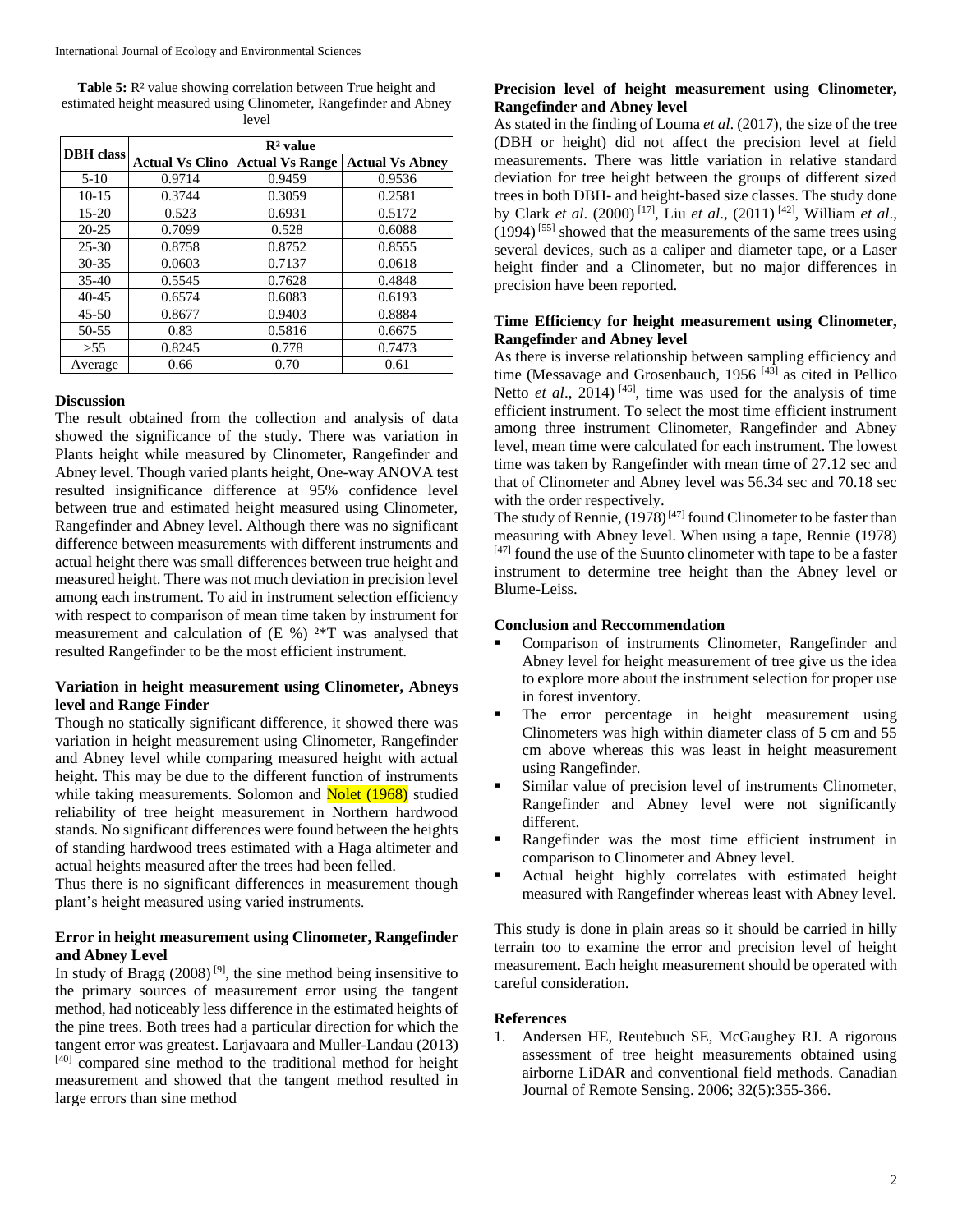- 2. Anuchin NP. An optical hypsometer. P. 3–6 in Advances in forest mensuration, Ovanesova, V.A., and V.S. Uchenkov (eds.). Israel Program for Scientific Translation and the All-Union Scientific Research Institute of Silviculture and the Mechanization of Forestry, Jerusalem, Israel, 1971.
- 3. Avery TE, Burkhart H. *Forest Measurements*, 5th edn. McGraw-Hill, New York, 2011.
- 4. Banin L, Feldpausch TR, Phillips OL, Baker TR, Lloyd J, Affum-Baffoe K. *et al*. What controls tropical forest achitecture? Testing environmental, structural and floristic drivers. Global Ecology and Biogeography. 2012; 21:1179- 1190.
- 5. Barnard J, Jackson GV. Using an Abney Level to Measure Relative Heights. Retrived, 2015. from http://www.hillsdatabase.co.uk/Using%20an%20Abney%20Level%20to%2 0measure%20relative%20Heights.pdf
- 6. Bell JF, Gourley R. Assessing the accuracy of a sectional pole, Haga altimeter, and alti-level for determining total height of young coniferous stands. Southern Journal of Appied Foestry. 1980; 4:136-138.
- 7. Blozan W. Tree measuring guidelines of the Eastern Native Tree Society. Bull. East. Native Tree Soc. 2006; 1(1):3-10. Available at online at www.nativetreesociety.org/bulletin/b1\_1/bulletin1\_1.htm; last accessed Dec. 5, 2013.
- 8. Bonyad A, Mirzaei M. Transect sampling method with k-tree fixed number: a fast and accurate method to estimate quantitative variables in open forests. Forestry Ideas. 2015; 21(2):163-171.
- 9. Bragg DC. The sine method as a more accurate height predictor for hardwoods. P. 23–32 in *Proc. 15th Central Hardwoods Conference*, Buckley, D.S., and W.K. Clatterbuck (eds.). USDA For. Serv., Gen. Tech. Rep. SRS-101, Southern Research Station, Asheville, NC, 2007.
- 10. Bragg DC. An improved tree height measurement technique tested on mature southern pines. Southern Journal Applied Forestry. 2008; 32(1):38-43.
- 11. Bragg DC, Frelich LE, Leverett RT, Blozan W, Luthringer DJ. The sine method: An alternative height measurement technique. USDA For. Serv., Res. Note SRS-22, Southern Research Station, Asheville, NC, 2011, 11 p.
- 12. Bragg DC. Accurately Measuring the Height of (Real) Forest Trees. Journal of Forestry. 2014; 112(1):51- 54. doi:10.5849/jof.13-065
- 13. Carr B. Using the Criterion 400 and Impulse 200 laser instruments to accurately measure trees. Compiler. 1996; 14(4):6-12.
- 14. Chaturvedi AN, Khanna LS. Forest mensuration and biometry. Dehradun: Khanna Bandhu, 1994.
- 15. Chave J. Measuring tree height for tropical forest trees ‐ A field manual, 2005. www.rainfor.org/upload/ManualsEnglish/TreeHeight\_engli sh[1].pdf
- 16. Chave J, Andalo C, Brown S, Cairns MA, Chambers JQ, Eamus D. *et al*. Tree allometry and improved estimation of carbon stocks and balance in tropical forests. *Oecologia*. 2005; 145:87-99.
- 17. Clark NA, Wynne RH, Schmoldt DL, Winn M. An assessment of the utility of a non-metric digital camera for

measuring standing trees. Comput. Electron. Agric. 2000; 28:151-169.

- 18. Clark DA, Clark DB. Getting to the canopy: tree height growth in a Neotropical rain forest. Ecology. 2001; 82:1460- 1472.
- 19. Condit R. Tropical Forest Census Plots. Berlin: Springer CTFS. (2007) Crown traits-BCI, 1998. www.ctfs.si.edu/data///documents/Crown\_traits\_draft .pdf
- 20. Curtis RO, Bruce D. Tree heights without a tape. Journal of Forestry. 1968; 66:60-61.
- 21. Detwiler SB. Saving labor in measuring tree heights: A new principle applied to the hypsometer. For. Q. 1915; 13(4):442- 444.
- 22. Falconer JG. A method of accurate height measurement for forest trees. Journal of Forestry. 1931; 29:742-746.
- 23. Farve R. Evaluation of laser rangefinders. USDA For. Serv., San Dimas Technology & Development Center, San Dimas, CA, 2010, 59 p.
- 24. Feldpausch TR, Lloyd J, Lewis SL, Brienen RJW, Gloor M, Monteagudo Mendoza A. *et al*. Tree height integrated into pantropical forest biomass estimates. Bio geosciences. 2012; 9:3381-3403.
- 25. Frank E. The Really, Really Basics of Laser Rangefinder/Clinometer Tree Height Measurements, 2010. Retrived from  $\blacksquare$ http://www.nativetreesociety.org/measure/really\_basic\_3a.p df
- 26. Goodwin AN. Measuring tall trees height from the ground. Tasforests, 2004, Vol. 15.
- 27. Graves HS. Forest mensuration*.* John Wiley & Sons, New York, 1906, 458 p.
- 28. Grosenbaugh LR. New tree-measurement concepts: Height accumulation, giant tree, taper and shape. USDA For. Serv., Occasional Pap. SO-134, Southern Forest Experiment Station, New Orleans, LA, 1954, 25 p.
- 29. Grosenbaugh LR. Optical dendrometers for out-of-reach diameters: A conspectus and some new theory. Society of American Foresters, Forest Science Monograph 4, Bethesda, MD, 1963, 47 p.
- 30. Grosenbaugh LR. Avoiding dendrometry bias when trees lean or taper. For. Sci. 1980; 26(2):203-215.
- 31. Grosenbaugh LR. Measuring trees that lean, fork, crook, or sweep. Journal of Forestry. 1981; 79(2):89-92.
- 32. Grosenbaugh LR. Tilted tree hypsometry. For. Sci. 1991; 37(6):1581-1590.
- 33. Hunt EV. A time and accuracy test of some hypsometers. Journal of Foestry. 1959; 57:641-643.
- 34. Hamilton Liz. The Why and How of Tree Measurement, The Royal Forestry Societ, London, 2009.
- 35. Husch B, Beers T, Kershaw J, Jr. Forest Mensuration, 4th ed.; John willey & Sons, Inc.: Hoboken, NJ, USA, 2003.
- 36. King DA, Clark DA. Allometry of emergent tree species from saplings to above-canopy adults in a Costa Rican rain forest. Journal of Tropical Ecology. 2011; 27:573-579.
- 37. Kothari CR. Research Methodology, Methods & Techniques, New Age International (P) Ltd., Publishers, 4835/24, Ansari Road, Daryaganj, New Delhi – 110002, 2004.